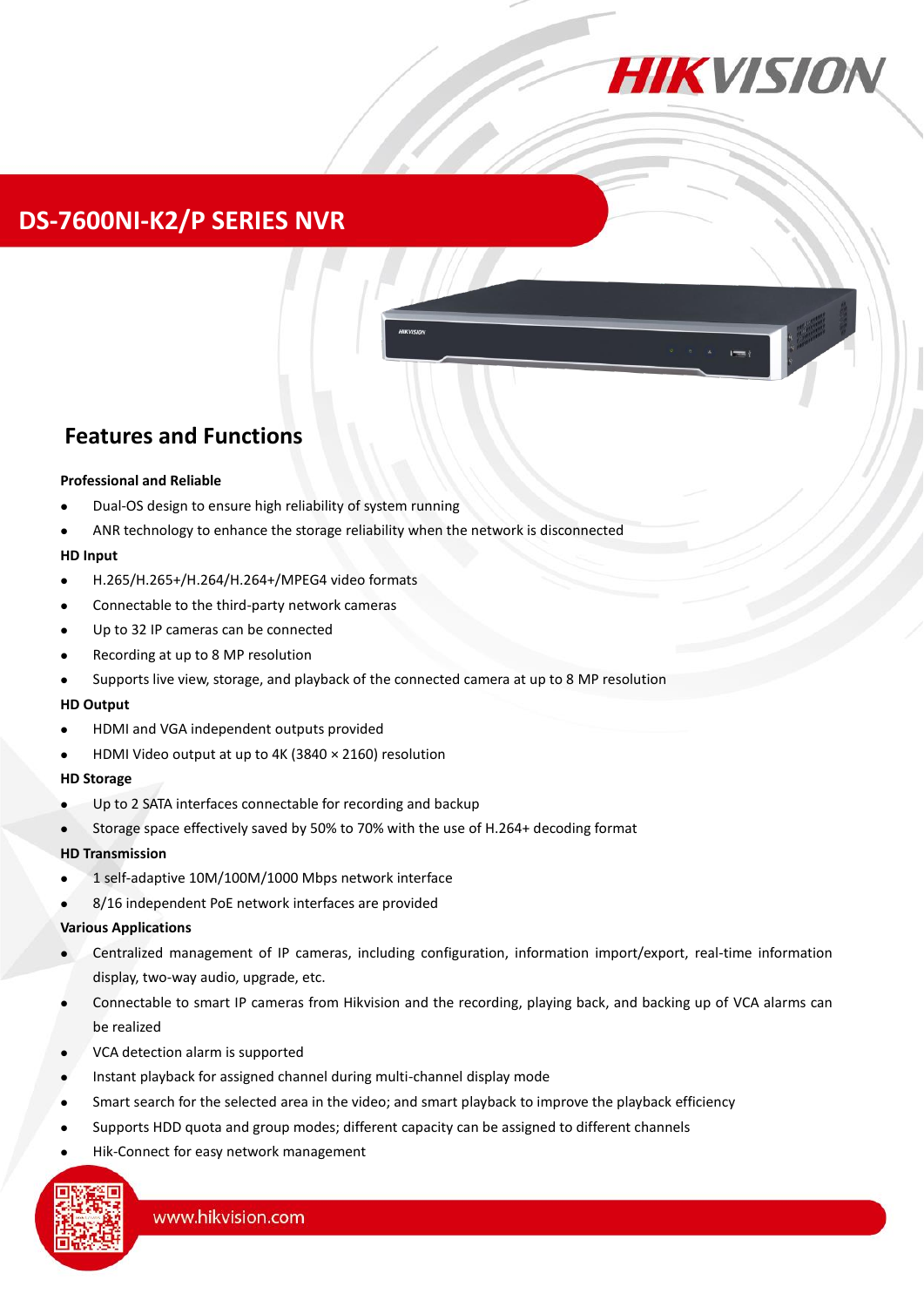

# **Specifications**

| <b>Model</b>                  |                                              | DS-7608NI-K2/8P                                                                                                                            | DS-7616NI-K2/16P                                          | DS-7632NI-K2/16P |  |
|-------------------------------|----------------------------------------------|--------------------------------------------------------------------------------------------------------------------------------------------|-----------------------------------------------------------|------------------|--|
| Video/<br><b>Audio input</b>  | IP video input                               | 8-ch                                                                                                                                       | 16-ch                                                     | 32-ch            |  |
|                               | Incoming<br>bandwidth                        | 80 Mbps                                                                                                                                    | 160 Mbps                                                  | 256 Mbps         |  |
|                               | Outgoing<br>bandwidth                        | 160 Mbps                                                                                                                                   |                                                           |                  |  |
| Video/<br><b>Audio output</b> | <b>HDMI</b> output<br>resolution             | 4K (3840 × 2160)/30Hz, 2K (2560 × 1440)/60Hz, 1920 × 1080/60Hz,<br>1600 × 1200/60Hz, 1280 × 1024/60Hz, 1280 × 720/60Hz, 1024 ×<br>768/60Hz |                                                           |                  |  |
|                               | <b>VGA output</b><br>resolution              | 1920 × 1080/60Hz, 1280 × 1024/60Hz, 1280 × 720/60Hz, 1024 ×<br>768/60Hz                                                                    |                                                           |                  |  |
|                               | <b>Audio output</b>                          | 1-ch, RCA (Linear, $1 K\Omega$ )                                                                                                           |                                                           |                  |  |
| <b>Decoding</b>               | <b>Decoding format</b>                       | H.265/H.265+/H.264/H.264+/MPEG4                                                                                                            |                                                           |                  |  |
|                               | <b>Recording</b><br>resolution               | 8MP/6MP/5MP/4MP/3MP/1080p/UXGA/720p/VGA/4CIF/DCIF/2CIF<br>/CIF/QCIF                                                                        |                                                           |                  |  |
|                               | Synchronous<br>playback                      | $8$ -ch                                                                                                                                    | $16$ -ch                                                  | $16$ -ch         |  |
|                               | Capability                                   | 2-ch @ 8 MP (25fps) / 4-ch @ 4MP (30fps) / 8-ch @ 1080p (30fps)                                                                            |                                                           |                  |  |
| <b>Network</b><br>management  | <b>Network protocols</b>                     | TCP/IP, DHCP, Hik-Connect, DNS, DDNS, NTP, SADP, SMTP, NFS, iSCSI,<br>UPnP™, HTTPS                                                         |                                                           |                  |  |
| <b>Hard disk</b>              | <b>SATA</b>                                  | 2 SATA interfaces                                                                                                                          |                                                           |                  |  |
|                               | Capacity                                     | Up to 6TB capacity for each HDD                                                                                                            |                                                           |                  |  |
| <b>External</b><br>interface  | Two-way audio                                | 1-ch, RCA (2.0 Vp-p, $1k\Omega$ )                                                                                                          |                                                           |                  |  |
|                               | <b>Network interface</b>                     | 1 RJ-45 10/100/1000 Mbps self-adaptive Ethernet interface                                                                                  |                                                           |                  |  |
|                               | <b>USB</b> interface                         | Front panel: 1 × USB 2.0; Rear panel: 1 × USB 3.0                                                                                          |                                                           |                  |  |
|                               | Alarm in/out                                 | 4/1                                                                                                                                        |                                                           |                  |  |
| <b>POE</b><br>interface       | Interface                                    | 8, RJ-45 10/100<br>Mbps self-adaptive<br>Ethernet interface                                                                                | 16, RJ-45 10/100 Mbps self-adaptive<br>Ethernet interface |                  |  |
|                               | Power                                        | $\leq$ 120 W                                                                                                                               | $\leq$ 200 W                                              |                  |  |
|                               | Supported standard   IEEE 802.3 af/at        |                                                                                                                                            |                                                           |                  |  |
| General                       | Power supply                                 | 100 to 240 VAC                                                                                                                             |                                                           |                  |  |
|                               | Power                                        | $\leq 180$ W                                                                                                                               | ≤ 280 W                                                   |                  |  |
|                               | Consumption<br>(without hard disk)           | $\leq$ 15 W (without enabling PoE)                                                                                                         |                                                           |                  |  |
|                               | <b>Working</b><br>temperature                | -10 to +55° C (14 to 131° F)                                                                                                               |                                                           |                  |  |
|                               | <b>Working humidity</b>                      | 10 to 90 %                                                                                                                                 |                                                           |                  |  |
|                               | <b>Chassis</b>                               | 385 mm chassis                                                                                                                             |                                                           |                  |  |
|                               | <b>Dimensions</b><br>$(W \times D \times H)$ | 385 × 315× 52 mm (15.2" × 12.4" × 2.0")                                                                                                    |                                                           |                  |  |
|                               | Weight<br>(without hard disk)                | ≤ 3 kg (6.6 lb)                                                                                                                            |                                                           |                  |  |